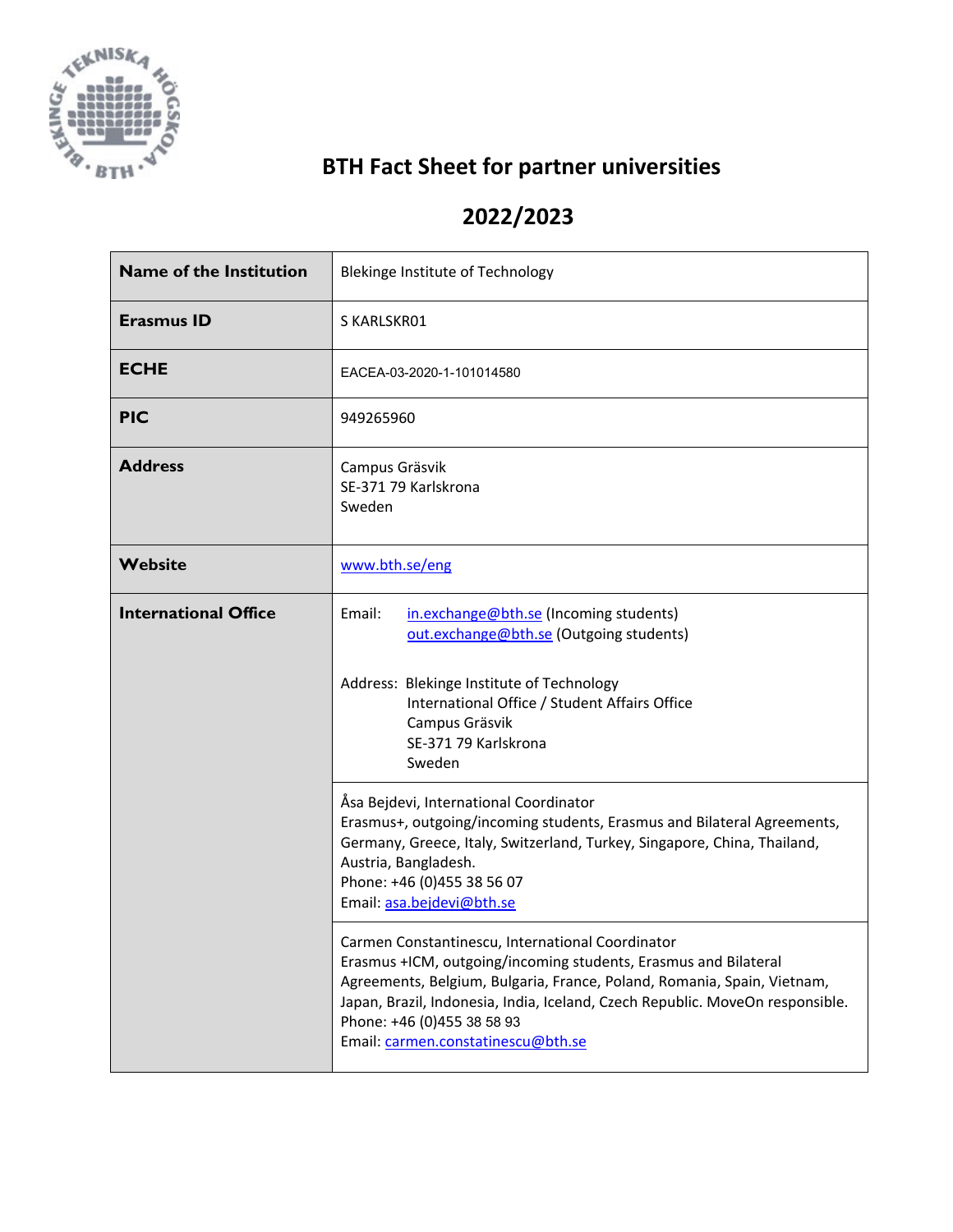| Jessica Mattsson, International Coordinator<br>Erasmus+, incoming/outgoing students, Minor Field Studies, Linneaus -Palme,<br>Denmark, Norway, Finland, Latvia, Lithuania, Ireland, United Kingdom,<br>Slovenia, South Africa, Netherlands.<br>Phone: +46 (0) 455 38 56 27<br>Email: jessica.mattsson@bth.se |
|--------------------------------------------------------------------------------------------------------------------------------------------------------------------------------------------------------------------------------------------------------------------------------------------------------------|
|                                                                                                                                                                                                                                                                                                              |

| <b>Nominations</b><br>and applications | Nomination emails should be sent by the home university to<br>in.exchange@bth.se and should include the following information:                                                                                                                                               |
|----------------------------------------|------------------------------------------------------------------------------------------------------------------------------------------------------------------------------------------------------------------------------------------------------------------------------|
|                                        | Student's name<br>٠<br>Date of birth<br>$\bullet$<br>Nationality<br>$\bullet$<br>Field of study<br>$\bullet$<br>Study Level (Bachelor or Master)<br>Exchange period requested<br>Email address<br>Deadlines for nominations:                                                 |
|                                        | Erasmus+ programme<br>Autumn semester 2022<br>March 15 - May 01<br>March 15 - May 01<br>Academic year 2022/2023                                                                                                                                                              |
|                                        | October 1- November 15<br>Spring semester 2023                                                                                                                                                                                                                               |
|                                        | <b>Other exchange programmes (Double Degrees Progammes)</b><br>Autumn semester 2022<br>March 1 - April 1<br>Academic year 2022/2023<br>March 1 - April 1<br>September 1 - October 15<br>Spring semester 2023<br>Deadlines for student applications and submitting documents: |
|                                        | Erasmus+ programme<br>Autumn semester 2022<br>May 15<br><b>May 15</b><br>Academic year 2022/2023<br>November 15<br>Spring semester 2023                                                                                                                                      |
|                                        | <b>Other exchange programmes (Double Degree Programmes)</b><br>Autumn semester 2022<br>April 15<br>April 15<br>Academic year 2022/2023<br>November 1<br>Spring semester 2023                                                                                                 |
|                                        | Once the home university's nomination has been received by<br>International Office, an online application form must be filled out by the<br>nominated student. Information regarding the application procedure will<br>be sent out from the international office.            |
|                                        | For the online application the following application documents should be<br>prepared.                                                                                                                                                                                        |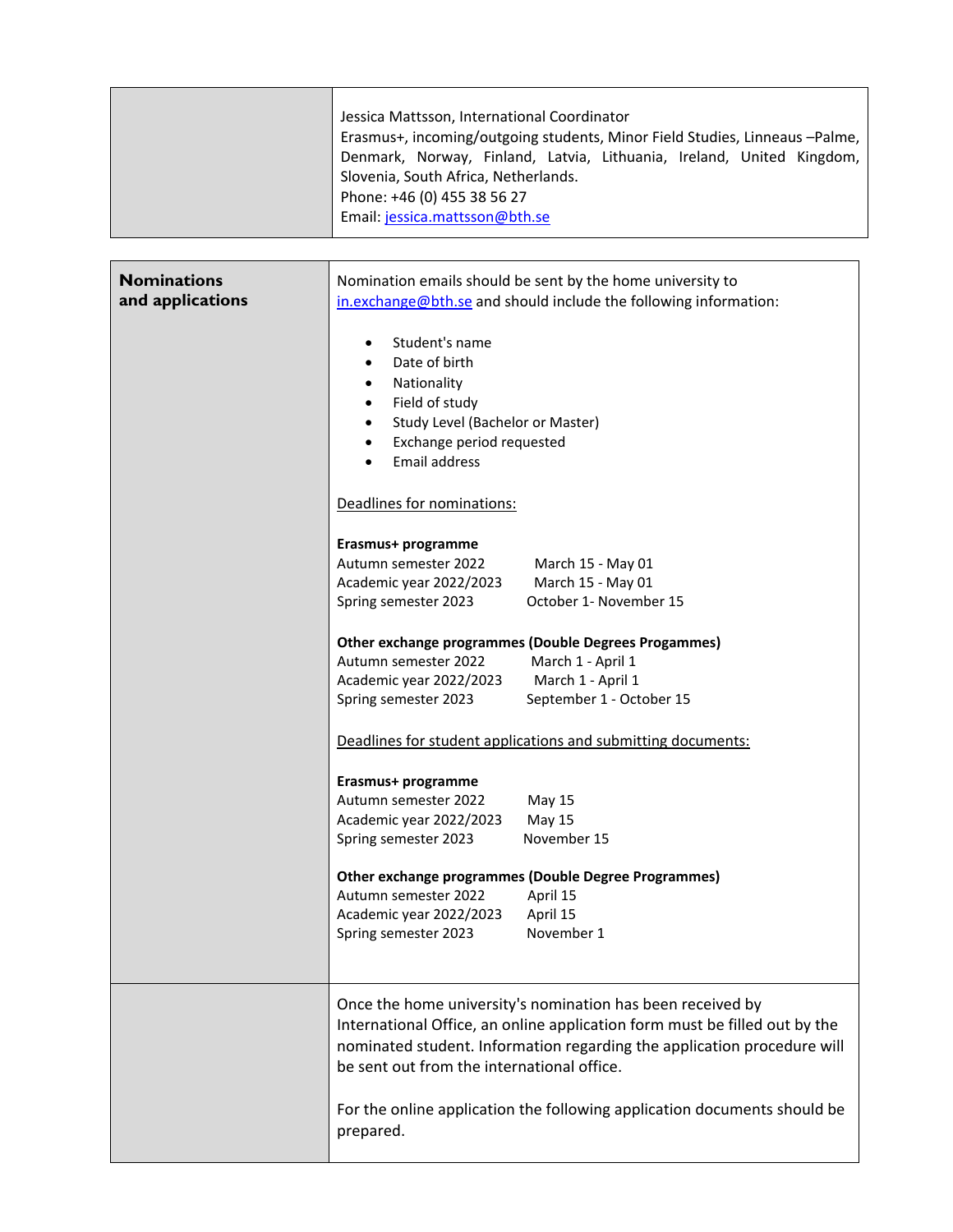|                                        | Transcript of Records including all your previous university studies<br>$\bullet$<br>(must be translated to English if not already in English)<br>Learning Agreement (signed by the home university and the student)<br>Personal letter<br>Curriculum Vitae<br>Copy of passport<br>Email: in.exchange@bth.se<br>Address: Blekinge Institute of Technology<br>International Office / Student Affairs Office<br>Campus Gräsvik<br>SE-371 79 Karlskrona<br>Sweden |
|----------------------------------------|----------------------------------------------------------------------------------------------------------------------------------------------------------------------------------------------------------------------------------------------------------------------------------------------------------------------------------------------------------------------------------------------------------------------------------------------------------------|
| Website<br>for<br>exchange<br>students | https://www.bth.se/eng/education/exchange-studies/exchange-studies-at-<br>bth/                                                                                                                                                                                                                                                                                                                                                                                 |
| <b>Academic calendar</b>               | Autumn term 2022                                                                                                                                                                                                                                                                                                                                                                                                                                               |
|                                        | Introduction day: August 26                                                                                                                                                                                                                                                                                                                                                                                                                                    |
|                                        | Study period 1: August 29 - October 30<br>Study period 2: October 31 - January 15<br>٠                                                                                                                                                                                                                                                                                                                                                                         |
|                                        | Spring term 2022<br>Introduction day: January 13<br>Study period 3: January 16-March 26<br>٠<br>Study period 4: March 27-June 4<br>Academic year 2022-2023                                                                                                                                                                                                                                                                                                     |
|                                        | 2022-08-29 -- 2023-06-04                                                                                                                                                                                                                                                                                                                                                                                                                                       |
| Course catalogue                       | https://www.bth.se/eng/education/exchange-studies/exchange-studies-<br>at-bth/                                                                                                                                                                                                                                                                                                                                                                                 |
| Language of instruction                | English B2, no certificate is required for the partner universities but when<br>signing the learning agreement, the home institution guarantees that the<br>student has sufficient language knowledge in order to follow the classes and<br>pass the exams.                                                                                                                                                                                                    |

| <b>Credit system</b>  | Sweden has a system of credits (högskolepoäng); a normal 40-week<br>academic year corresponds to 60 credits. The system is compatible with ECTS<br>credits (European Credit Transfer System).                                                                                                  |
|-----------------------|------------------------------------------------------------------------------------------------------------------------------------------------------------------------------------------------------------------------------------------------------------------------------------------------|
| <b>Grading system</b> | At BTH, one of the following scales is to be employed:<br>G, Ux, U (G Pass, Ux Insufficient, supplementation required, U Fail)<br>A, B, C, D, E, FX, F (A Excellent, B Very good, C Good, D Satisfactory,<br>$\mathbf{r}$<br>E Sufficient, FX Insufficient, supplementation required, F Fail). |

**F**